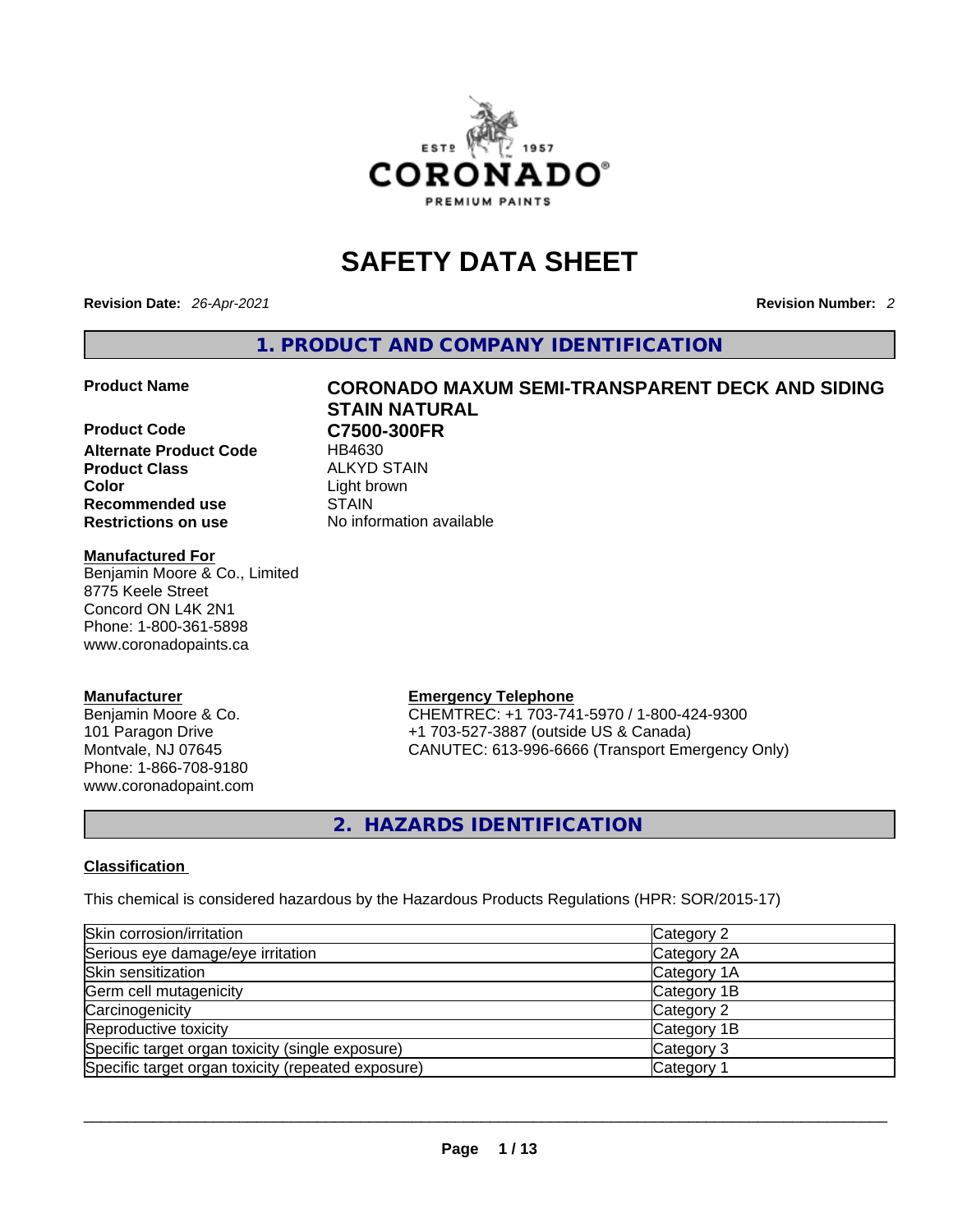| Aspiration toxicity                      | ∵ategory ڪ |
|------------------------------------------|------------|
| Flammable liquids                        | Category 2 |
| Physical hazard not otherwise classified | ′ ategoryٽ |
|                                          |            |

#### **Label elements**

#### **Danger**

### **Hazard statements**

Causes skin irritation Causes serious eye irritation May cause an allergic skin reaction May cause genetic defects Suspected of causing cancer May damage fertility or the unborn child May cause respiratory irritation Causes damage to organs through prolonged or repeated exposure May be fatal if swallowed and enters airways Flammable liquid and vapor Risk of spontaneous combustion



**Appearance** liquid **Odor** *solvent* **and** *Odor**Solvent* **and** *Odor**Solvent* **<b>Odor** *Solvent* **Odor** *Solvent* **Odor** *Solvent* **Odor** *Odor Odor Odor Odor Odor Odor Odor Odor Odor Odo* 

# **Precautionary Statements - Prevention**

Obtain special instructions before use Do not handle until all safety precautions have been read and understood Use personal protective equipment as required Wash face, hands and any exposed skin thoroughly after handling Contaminated work clothing should not be allowed out of the workplace Do not breathe dust/fume/gas/mist/vapors/spray Do not eat, drink or smoke when using this product Use only outdoors or in a well-ventilated area Keep away from heat, hot surfaces, sparks, open flames and other ignition sources. No smoking Keep container tightly closed Ground/bond container and receiving equipment Use explosion-proof electrical/ventilating/lighting/equipment Use only non-sparking tools Take precautionary measures against static discharge Keep cool Wear protective gloves/protective clothing/eye protection/face protection Immediately after use, place rags, steel wool or waste used with this product in a sealed water-filled metal container or lay flat to dry.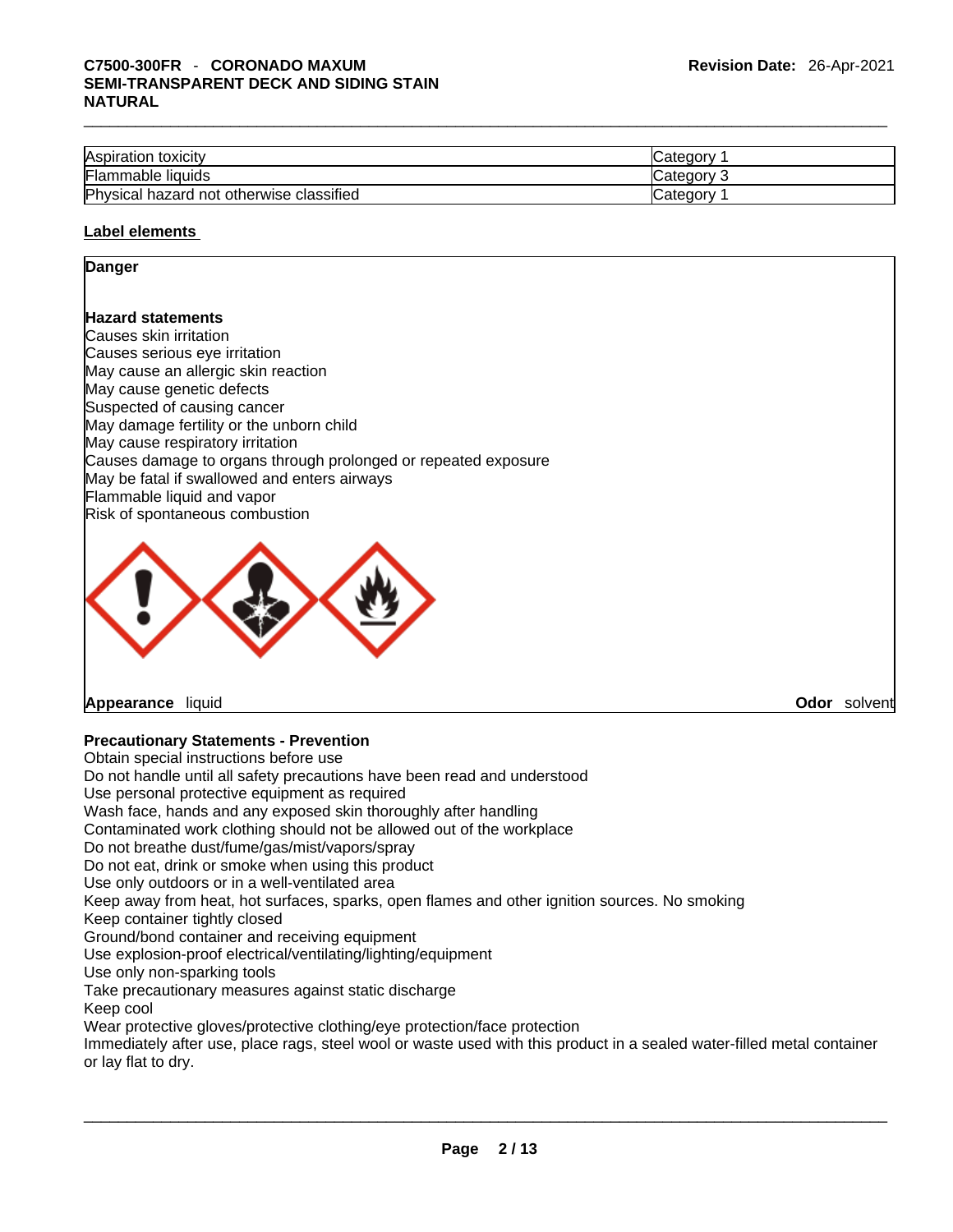#### **Precautionary Statements - Response**

IF exposed or concerned: Get medical advice/attention

**Eyes**

IF IN EYES: Rinse cautiously with water forseveral minutes. Remove contact lenses, if present and easy to do. Continue rinsing

If eye irritation persists: Get medical advice/attention

#### **Skin**

If skin irritation or rash occurs: Get medical advice/attention

IF ON SKIN (or hair): Remove/Take off immediately all contaminated clothing. Rinse skin with water/shower Wash contaminated clothing before reuse

#### **Inhalation**

IF INHALED: Remove victim to fresh air and keep at rest in a position comfortable for breathing **Ingestion**

IF SWALLOWED: Immediately call a POISON CENTER or doctor/physician

Do NOT induce vomiting

#### **Fire**

In case of fire: Use CO2, dry chemical, or foam for extinction

## **Precautionary Statements - Storage**

Store locked up Store in a well-ventilated place. Keep container tightly closed

# **Precautionary Statements - Disposal**

Dispose of contents/container to an approved waste disposal plant Materials such as rags used with this product may begin to burn by themselves. After use, put rags in water or lay flat to dry, then discard.

#### **Other information**

No information available

| <b>Chemical name</b>                                     | CAS No.        | Weight-%      | Hazardous Material<br>registry number<br>(HMIRA registry #) | Date HMIRA filed and<br>Information Review Act date exemption granted<br>(if applicable) |
|----------------------------------------------------------|----------------|---------------|-------------------------------------------------------------|------------------------------------------------------------------------------------------|
| 4-Chlorobenzotrifluoride                                 | 98-56-6        | $10 - 30%$    |                                                             |                                                                                          |
| Distillates, petroleum,<br>hydrotreated light            | 64742-47-8     | $7 - 13%$     |                                                             |                                                                                          |
| Silica amorphous                                         | 7631-86-9      | - 5%          |                                                             |                                                                                          |
| Talc                                                     | 14807-96-6     | - 5%          |                                                             |                                                                                          |
| Stoddard solvent                                         | 8052-41-3      | - 5%          |                                                             |                                                                                          |
| Zinc borate hydrate                                      | 138265-88-0    | - 5%          |                                                             |                                                                                          |
| Carbamic acid,<br>1H-benzimidazol-2-yl-, methyl<br>ester | 10605-21-7     | $0.1 - 0.25%$ |                                                             |                                                                                          |
| Ethyl benzene                                            | $100 - 41 - 4$ | $0.1 - 0.25%$ |                                                             |                                                                                          |
| Cobalt bis(2-ethylhexanoate)                             | 136-52-7       | $0.1 - 0.25%$ |                                                             |                                                                                          |
| Methyl ethyl ketoxime                                    | 96-29-7        | $0.1 - 0.25%$ |                                                             |                                                                                          |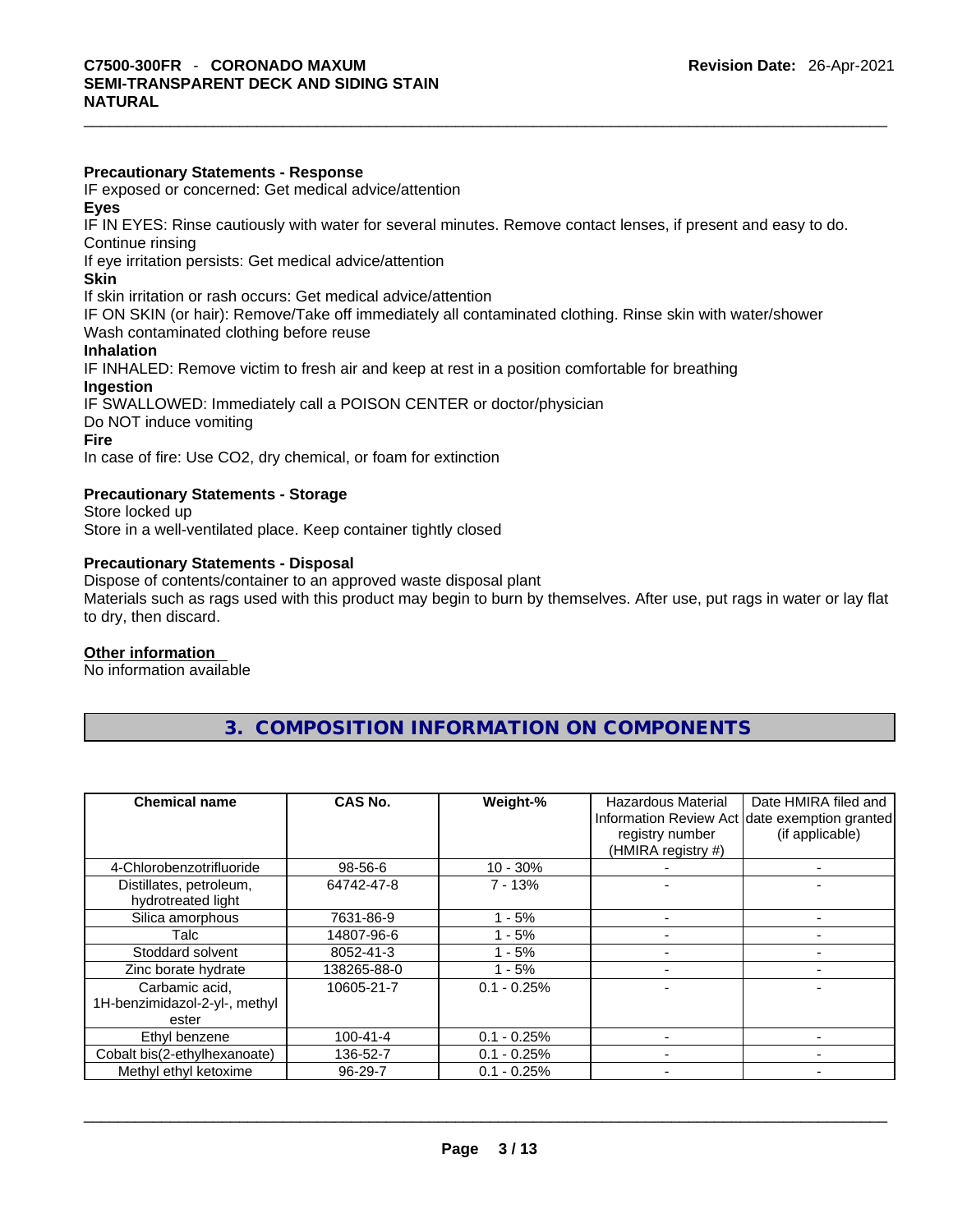| <b>Confidential Business</b> |  |
|------------------------------|--|
| Information note             |  |

**Confidential Business** \*The exact percentage (concentration) of composition has been withheld as a **Information note** trade secret

**4. FIRST AID MEASURES** 

| <b>General Advice</b>                  | If symptoms persist, call a physician. Show this safety data<br>sheet to the doctor in attendance.                                                                                                                                     |
|----------------------------------------|----------------------------------------------------------------------------------------------------------------------------------------------------------------------------------------------------------------------------------------|
| <b>Eye Contact</b>                     | Immediately flush with plenty of water. After initial flushing,<br>remove any contact lenses and continue flushing for at<br>least 15 minutes. Keep eye wide open while rinsing. If<br>symptoms persist, call a physician.             |
| <b>Skin Contact</b>                    | Wash off immediately with soap and plenty of water while<br>removing all contaminated clothes and shoes. If skin<br>irritation persists, call a physician. Wash clothing before<br>reuse. Destroy contaminated articles such as shoes. |
| <b>Inhalation</b>                      | Move to fresh air. If symptoms persist, call a physician.<br>If not breathing, give artificial respiration. Call a physician<br>immediately.                                                                                           |
| Ingestion                              | Clean mouth with water and afterwards drink plenty of<br>water. Do not induce vomiting without medical advice.<br>Never give anything by mouth to an unconscious person.<br>Consult a physician.                                       |
| <b>Protection Of First-Aiders</b>      | Use personal protective equipment.                                                                                                                                                                                                     |
| <b>Most Important Symptoms/Effects</b> | May cause allergic skin reaction.                                                                                                                                                                                                      |
| <b>Notes To Physician</b>              | Treat symptomatically.                                                                                                                                                                                                                 |

**5. FIRE-FIGHTING MEASURES** 

| <b>Suitable Extinguishing Media</b>                   | Foam, dry powder or water. Use extinguishing measures<br>that are appropriate to local circumstances and the<br>surrounding environment.                                                                                                               |
|-------------------------------------------------------|--------------------------------------------------------------------------------------------------------------------------------------------------------------------------------------------------------------------------------------------------------|
| Protective equipment and precautions for firefighters | As in any fire, wear self-contained breathing apparatus<br>pressure-demand, MSHA/NIOSH (approved or equivalent)<br>and full protective gear.                                                                                                           |
| <b>Specific Hazards Arising From The Chemical</b>     | Combustible material. Closed containers may rupture if<br>exposed to fire or extreme heat. Keep product and empty<br>container away from heat and sources of ignition. Thermal<br>decomposition can lead to release of irritating gases and<br>vapors. |
| Sensitivity to mechanical impact                      | No                                                                                                                                                                                                                                                     |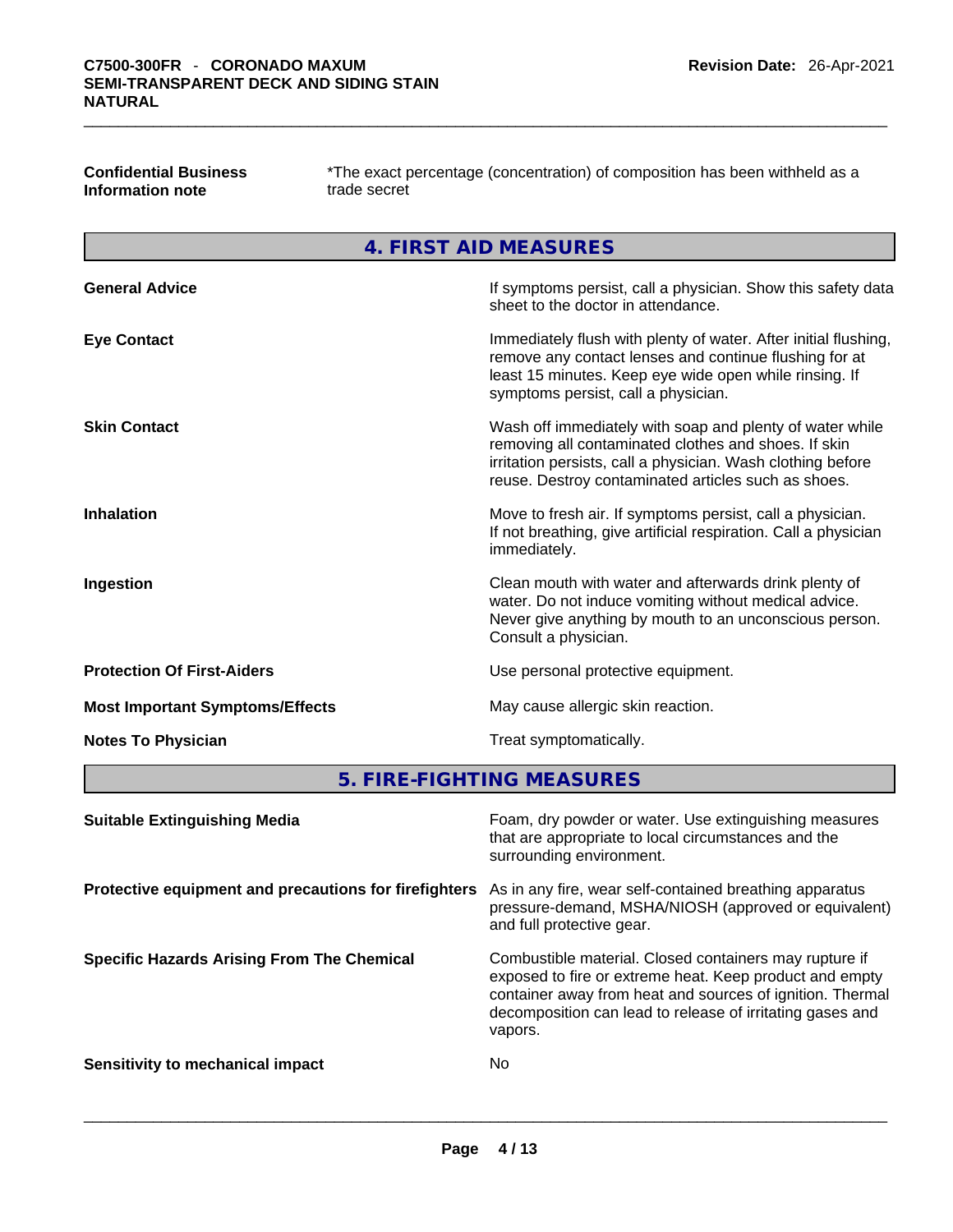|                                          | Sensitivity to static discharge                               |                        | Yes                            |                                |
|------------------------------------------|---------------------------------------------------------------|------------------------|--------------------------------|--------------------------------|
| <b>Flash Point Data</b><br><b>Method</b> | Flash point (°F)<br>Flash Point (°C)                          |                        | 107<br>42<br><b>PMCC</b>       |                                |
|                                          | <b>Flammability Limits In Air</b>                             |                        |                                |                                |
|                                          | Lower flammability limit:<br><b>Upper flammability limit:</b> |                        | Not available<br>Not available |                                |
| <b>NFPA</b>                              | Health: 2                                                     | <b>Flammability: 2</b> | <b>Instability: 0</b>          | <b>Special: Not Applicable</b> |
| <b>NFPA Legend</b><br>0 - Not Hazardous  |                                                               |                        |                                |                                |

- 1 Slightly
- 2 Moderate
- 3 High
- 4 Severe

*The ratings assigned are only suggested ratings, the contractor/employer has ultimate responsibilities for NFPA ratings where this system is used.* 

*Additional information regarding the NFPA rating system is available from the National Fire Protection Agency (NFPA) at www.nfpa.org.* 

# **6. ACCIDENTAL RELEASE MEASURES**

| <b>Personal Precautions</b>      | Use personal protective equipment. Remove all sources of<br>ignition.                                                                                                                                                                                                                                            |
|----------------------------------|------------------------------------------------------------------------------------------------------------------------------------------------------------------------------------------------------------------------------------------------------------------------------------------------------------------|
| <b>Other Information</b>         | Prevent further leakage or spillage if safe to do so. Do not<br>allow material to contaminate ground water system.<br>Prevent product from entering drains. Do not flush into<br>surface water or sanitary sewer system. Local authorities<br>should be advised if significant spillages cannot be<br>contained. |
| <b>Environmental precautions</b> | See Section 12 for additional Ecological Information.                                                                                                                                                                                                                                                            |
| <b>Methods for Cleaning Up</b>   | Dam up. Soak up with inert absorbent material. Pick up<br>and transfer to properly labeled containers. Clean<br>contaminated surface thoroughly.                                                                                                                                                                 |

# **7. HANDLING AND STORAGE**

**Handling** Use only in area provided with appropriate exhaust ventilation. Do not breathe vapors or spray mist. Wear personal protective equipment. Take precautionary measures against static discharges. To avoid ignition of vapors by static electricity discharge, all metal parts of the equipment must be grounded. Keep away from open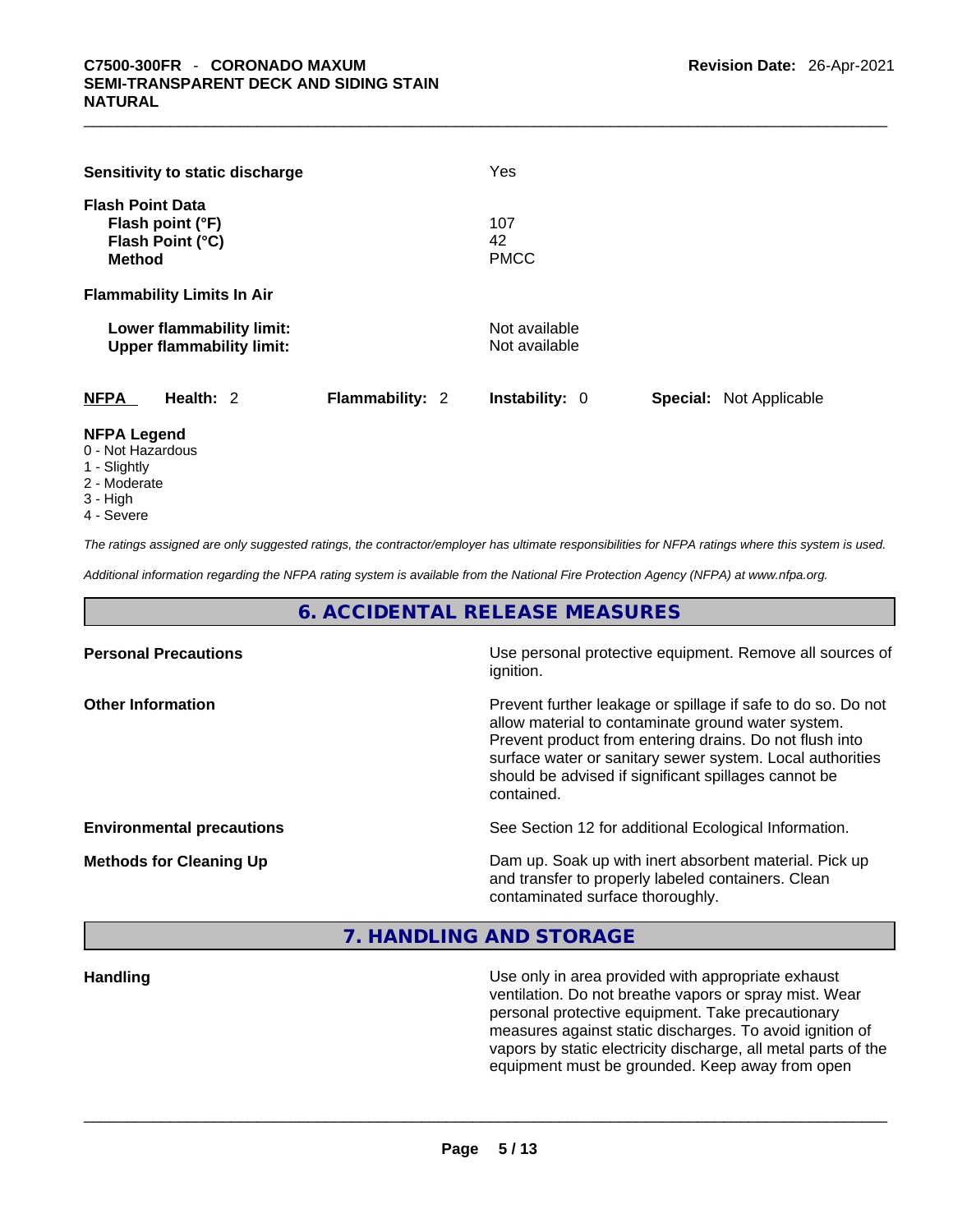flames, hot surfaces and sources of ignition.

**Storage Storage Example 2.1 Keep containers tightly closed in a dry, cool and** well-ventilated place. Keep away from heat. Keep away from open flames, hot surfaces and sources of ignition. Keep in properly labeled containers. Keep out of the reach of children.

> **DANGER** - Rags, steel wool or waste soaked with this product may spontaneously catch fire if improperly discarded. Immediately after use, place rags, steel wool or waste in a sealed water-filled metal container.

**Incompatible Materials Incompatible with strong acids and bases and strong** oxidizing agents.

# **8. EXPOSURE CONTROLS/PERSONAL PROTECTION**

#### **Exposure Limits**

| <b>Chemical name</b>     | <b>ACGIH TLV</b>                                                                                                                    | <b>Alberta</b>                | <b>British Columbia</b>       | Ontario                     | Quebec                         |
|--------------------------|-------------------------------------------------------------------------------------------------------------------------------------|-------------------------------|-------------------------------|-----------------------------|--------------------------------|
| 4-Chlorobenzotrifluoride | TWA: 2.5 mg/m <sup>3</sup> $F$                                                                                                      | $2.5 \text{ mg/m}^3$ - TWA    | $2.5$ mg/m <sup>3</sup> - TWA | $2.5 \text{ mg/m}^3$ - TWA  | $2.5 \text{ mg/m}^3$ - TWAEV   |
| Distillates, petroleum,  | N/E                                                                                                                                 | N/E                           | $200 \text{ mg/m}^3$ - TWA    | N/E                         | N/E                            |
| hydrotreated light       |                                                                                                                                     |                               | Skin absorption can           |                             |                                |
|                          |                                                                                                                                     |                               | contribute to overall         |                             |                                |
|                          |                                                                                                                                     |                               | exposure.                     |                             |                                |
| Talc                     | TWA: $2 \text{ mq/m}^3$<br>particulate matter<br>containing no<br>asbestos and <1%<br>crystalline silica,<br>respirable particulate | $2 \text{mq/m}^3$ - TWA       | $2 \text{mq/m}^3$ - TWA       | $2 \text{ mg/m}^3$ - TWA    | 3 mg/m <sup>3</sup> - TWAEV    |
|                          | matter                                                                                                                              |                               |                               |                             |                                |
| Stoddard solvent         | TWA: 100 ppm                                                                                                                        | 100 ppm - TWA                 | 290 mg/m <sup>3</sup> - TWA   | 525 mg/m <sup>3</sup> - TWA | 100 ppm - TWAEV                |
|                          |                                                                                                                                     | $572$ mg/m <sup>3</sup> - TWA | 580 mg/m $3 -$ STEL           |                             | $525 \text{ mg/m}^3$ - TWAEV   |
| Ethyl benzene            | TWA: 20 ppm                                                                                                                         | 100 ppm - TWA                 | 20 ppm - TWA                  | 20 ppm - TWA                | 100 ppm - TWAEV                |
|                          |                                                                                                                                     | 434 mg/m $3$ - TWA            |                               |                             | 434 mg/m <sup>3</sup> - TWAEV  |
|                          |                                                                                                                                     | 125 ppm - STEL                |                               |                             | 125 ppm - STEV                 |
|                          |                                                                                                                                     | 543 mg/m $3 -$ STEL           |                               |                             | $543$ mg/m <sup>3</sup> - STEV |

#### **Legend**

ACGIH - American Conference of Governmental Industrial Hygienists

Alberta - Alberta Occupational Exposure Limits

British Columbia - British Columbia Occupational Exposure Limits

Ontario - Ontario Occupational Exposure Limits

Quebec - Quebec Occupational Exposure Limits

N/E - Not established

# **Personal Protective Equipment**

**Engineering Measures Ensure** Ensure adequate ventilation, especially in confined areas.

**Eye/Face Protection** Safety glasses with side-shields. If splashes are likely to occur, wear: Tightly fitting safety goggles **Skin Protection Skin Protection Long sleeved clothing. Protective gloves. Respiratory Protection Number 1** (Use only with adequate ventilation. In operations where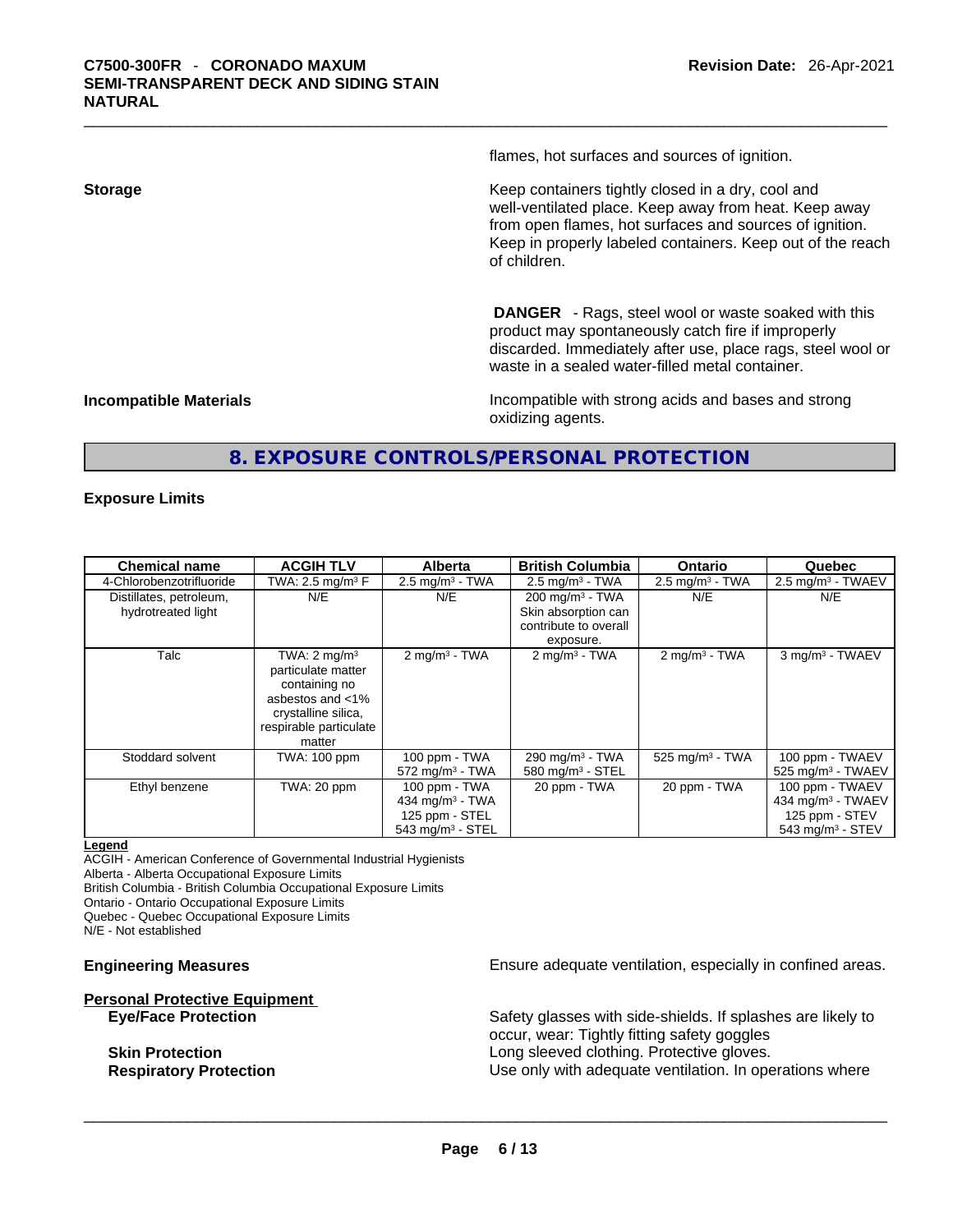exposure limits are exceeded, use a NIOSH approved respirator that has been selected by a technically qualified person for the specific work conditions. When spraying the product or applying in confined areas, wear a NIOSH approved respirator specified for paint spray or organic vapors.

**Hygiene Measures Avoid contact with skin, eyes and clothing. Remove and Avoid contact with skin, eyes and clothing. Remove and Avoid contact with skin, eyes and clothing. Remove and** wash contaminated clothing before re-use. Wash thoroughly after handling. When using do not eat, drink or smoke.

# **9. PHYSICAL AND CHEMICAL PROPERTIES**

**Appearance** liquid **Odor Solvent Solvent Solvent Solvent Odor Threshold** No information available **Density (lbs/gal)** 9.25 - 9.35 **Specific Gravity** 1.10 - 1.12 **pH pH** *No* information available **Viscosity (cps) Viscosity (cps) No information available Solubility(ies)** No information available **Water solubility No information available No information available Evaporation Rate No information available No information available Vapor pressure**  No information available **No information** available **Vapor density No information available No information available Wt. % Solids** 55 - 65 **Vol. % Solids** 50 - 60 **Wt. % Volatiles** 35 - 45 **Vol. % Volatiles** 40 - 50 **VOC Regulatory Limit (g/L)** <250 **Boiling Point (°F)** 279 **Boiling Point (°C)** 137 **Freezing point (°F)** No information available **Freezing Point (°C)** No information available **Flash point (°F)** 107 **Flash Point (°C)** 42 **Method** PMCC **Flammability (solid, gas)** Not applicable **Upper flammability limit:** Not applicable **Lower flammability limit:** Not applicable **Autoignition Temperature (°F)** No information available **Autoignition Temperature (°C)** No information available **Decomposition Temperature (°F)** No information available **Decomposition Temperature (°C)**<br> **Partition coefficient**<br> **Partition coefficient**<br> **No** information available

**No information available** 

# **10. STABILITY AND REACTIVITY**

**Reactivity** Not Applicable \_\_\_\_\_\_\_\_\_\_\_\_\_\_\_\_\_\_\_\_\_\_\_\_\_\_\_\_\_\_\_\_\_\_\_\_\_\_\_\_\_\_\_\_\_\_\_\_\_\_\_\_\_\_\_\_\_\_\_\_\_\_\_\_\_\_\_\_\_\_\_\_\_\_\_\_\_\_\_\_\_\_\_\_\_\_\_\_\_\_\_\_\_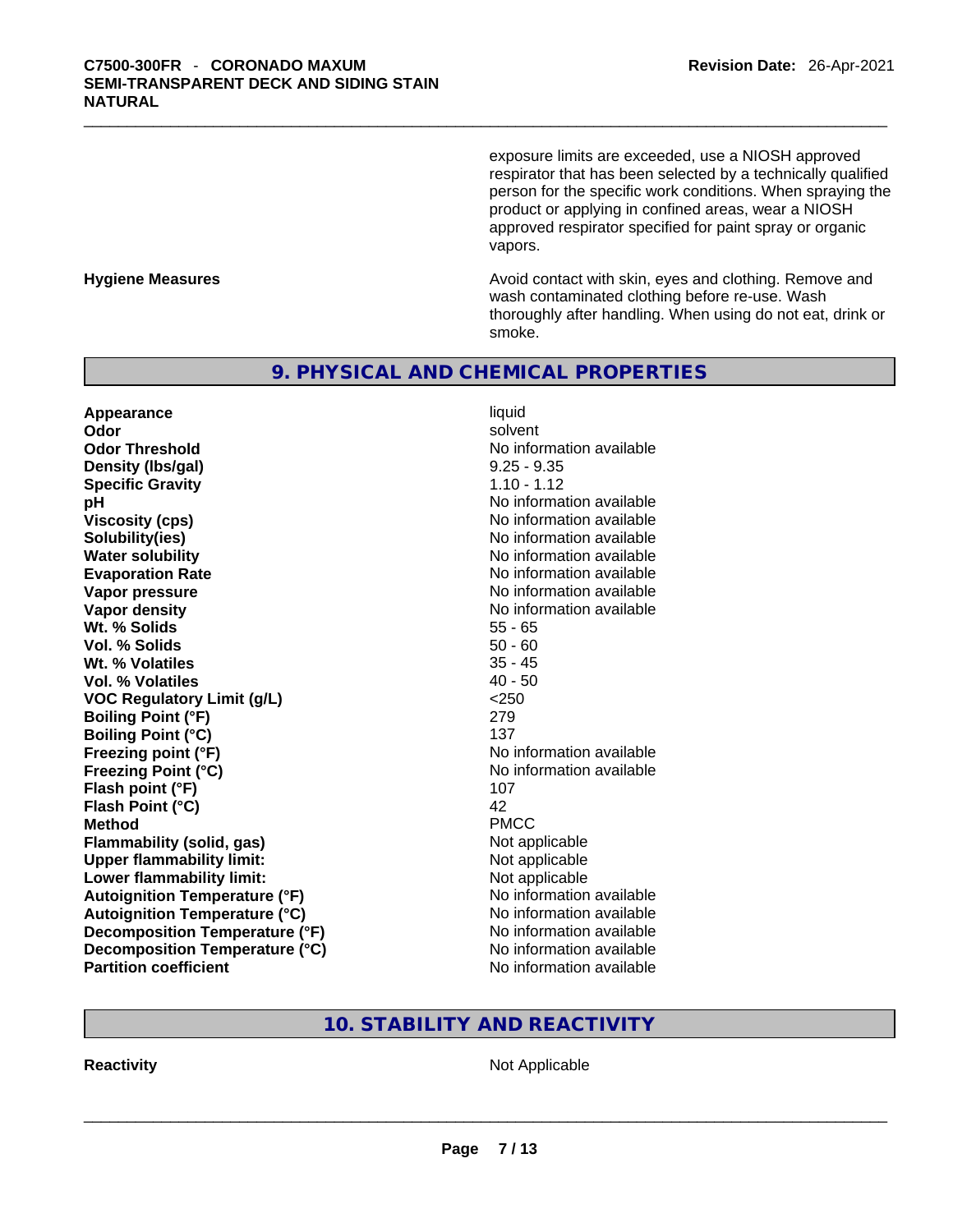| <b>Chemical Stability</b>               | Stable under normal conditions. Hazardous polymerisation<br>does not occur.              |
|-----------------------------------------|------------------------------------------------------------------------------------------|
| <b>Conditions to avoid</b>              | Keep away from open flames, hot surfaces, static<br>electricity and sources of ignition. |
| <b>Incompatible Materials</b>           | Incompatible with strong acids and bases and strong<br>oxidizing agents.                 |
| <b>Hazardous Decomposition Products</b> | Thermal decomposition can lead to release of irritating<br>gases and vapors.             |
| Possibility of hazardous reactions      | None under normal conditions of use.                                                     |

# **11. TOXICOLOGICAL INFORMATION**

### **Product Information Information on likely routes of exposure**

**Acute Toxicity**<br>**Product Information** 

**Principal Routes of Exposure Exposure** Eye contact, skin contact and inhalation.

Repeated or prolonged exposure to organic solvents may lead to permanent brain and nervous system damage. Intentional misuse by deliberately concentrating and inhaling vapors may be harmful or fatal.

### **Symptoms related to the physical,chemical and toxicological characteristics**

**Symptoms Symptoms No information available** 

### **Delayed and immediate effects as well as chronic effects from short and long-term exposure**

| Eye contact                   | Contact with eyes may cause irritation.                                                                                                                                                                                                    |
|-------------------------------|--------------------------------------------------------------------------------------------------------------------------------------------------------------------------------------------------------------------------------------------|
| <b>Skin contact</b>           | May cause skin irritation and/or dermatitis. Prolonged skin<br>contact may defat the skin and produce dermatitis.                                                                                                                          |
| <b>Inhalation</b>             | High vapor / aerosol concentrations are irritating to the<br>eyes, nose, throat and lungs and may cause headaches,<br>dizziness, drowsiness, unconsciousness, and other central<br>nervous system effects.                                 |
| Ingestion                     | Ingestion may cause irritation to mucous membranes.<br>Small amounts of this product aspirated into the<br>respiratory system during ingestion or vomiting may cause<br>mild to severe pulmonary injury, possibly progressing to<br>death. |
| <b>Sensitization</b>          | May cause an allergic skin reaction.                                                                                                                                                                                                       |
| <b>Neurological Effects</b>   | No information available.                                                                                                                                                                                                                  |
| <b>Mutagenic Effects</b>      | Suspected of causing genetic defects.                                                                                                                                                                                                      |
| <b>Reproductive Effects</b>   | May damage fertility or the unborn child.                                                                                                                                                                                                  |
| <b>Developmental Effects</b>  | No information available.                                                                                                                                                                                                                  |
| <b>Target organ effects</b>   | No information available.                                                                                                                                                                                                                  |
| <b>STOT - single exposure</b> | No information available.                                                                                                                                                                                                                  |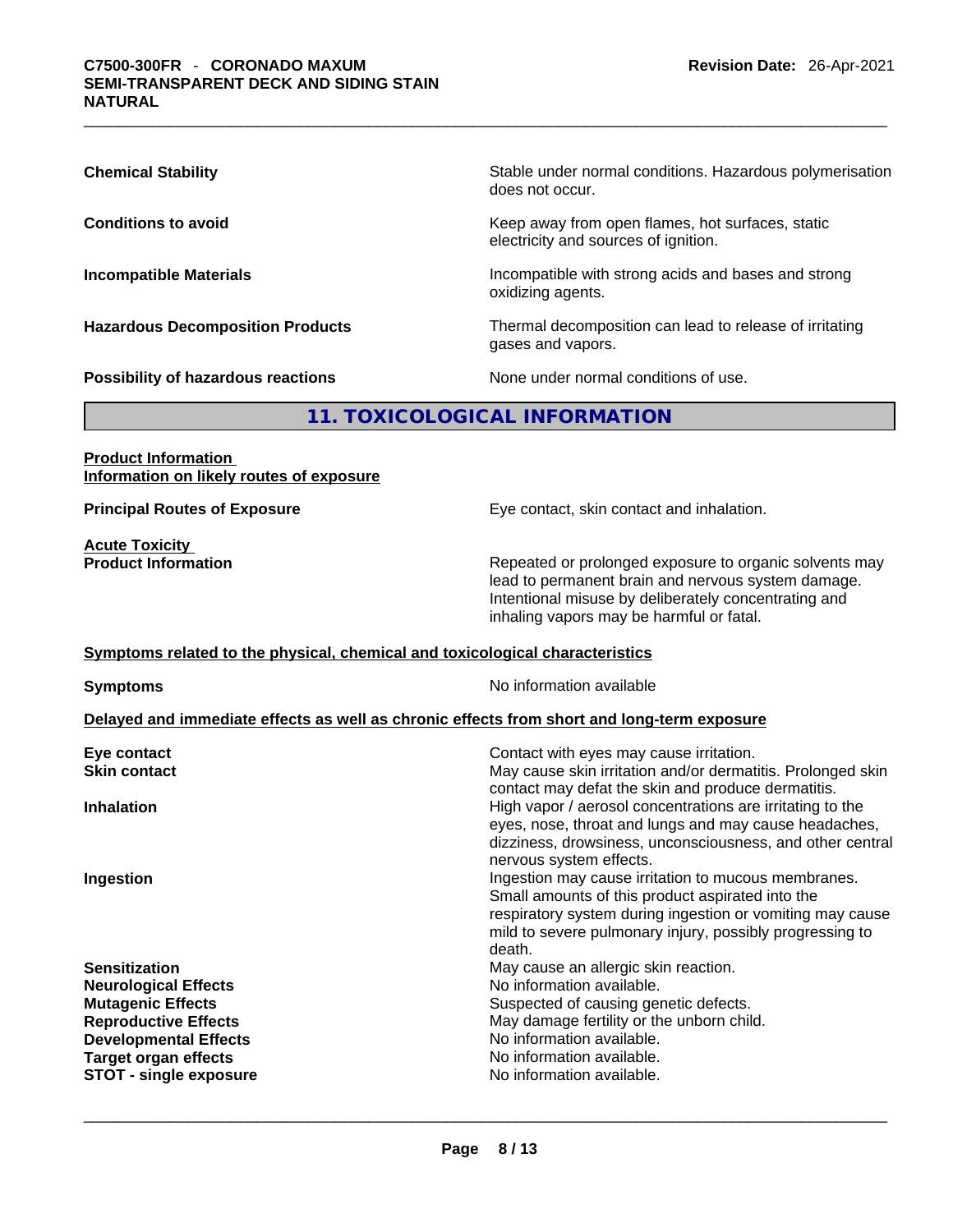#### **STOT** - **repeated exposure** No information available. **Other adverse effects**<br> **Aspiration Hazard**<br> **Aspiration Hazard**<br> **Aspiration Hazard Aspiration Hazard** May be harmful if swallowed and enters airways. Small amounts of this product aspirated into the respiratory system during ingestion or vomiting may cause mild to severe pulmonary injury, possibly progressing to death.

#### **Numerical measures of toxicity**

#### **The following values are calculated based on chapter 3.1 of the GHS document**

| ATEmix (oral)   | 42199 mg/kg |
|-----------------|-------------|
| ATEmix (dermal) | 5276 mg/kg  |

#### **Component Information**

| Chemical name                                                       | Oral LD50            | Dermal LD50                | Inhalation LC50         |
|---------------------------------------------------------------------|----------------------|----------------------------|-------------------------|
| 4-Chlorobenzotrifluoride<br>$98 - 56 - 6$                           | $= 13$ g/kg (Rat)    | > 2 mL/kg (Rabbit)         | $= 33$ mg/L (Rat) 4 h   |
| Distillates, petroleum, hydrotreated<br>light<br>64742-47-8         | $>$ 5000 mg/kg (Rat) | $>$ 2000 mg/kg (Rabbit)    | $> 5.2$ mg/L (Rat) 4 h  |
| Silica amorphous<br>7631-86-9                                       | $= 7900$ mg/kg (Rat) | $>$ 2000 mg/kg (Rabbit)    | $> 2.2$ mg/L (Rat) 1 h  |
| Carbamic acid,<br>1H-benzimidazol-2-yl-, methyl ester<br>10605-21-7 | $>$ 5050 mg/kg (Rat) | $> 10000$ mg/kg (Rabbit)   |                         |
| Ethyl benzene<br>$100 - 41 - 4$                                     | $= 3500$ mg/kg (Rat) | $= 15400$ mg/kg (Rabbit)   | $= 17.4$ mg/L (Rat) 4 h |
| Cobalt bis(2-ethylhexanoate)<br>136-52-7                            |                      | $> 5000$ mg/kg (Rabbit)    | $> 10$ mg/L (Rat) 1 h   |
| Methyl ethyl ketoxime<br>96-29-7                                    | $= 930$ mg/kg (Rat)  | 1000 - 1800 mg/kg (Rabbit) | $> 4.83$ mg/L (Rat) 4 h |

#### **Chronic Toxicity**

#### **Carcinogenicity**

*The information below indicates whether each agency has listed any ingredient as a carcinogen:.* 

| <b>Chemical name</b>         | <b>IARC</b>                    | <b>NTP</b>                   |
|------------------------------|--------------------------------|------------------------------|
|                              | 2B - Possible Human Carcinogen |                              |
| Ethyl benzene                |                                |                              |
|                              | 2B - Possible Human Carcinogen | Reasonably Anticipated Human |
| Cobalt bis(2-ethylhexanoate) |                                | Carcinogen                   |

• Cobalt and cobalt compounds are listed as possible human carcinogens by IARC (2B). However, there is inadequate evidence of the carcinogenicity of cobalt and cobalt compounds in humans.

#### **Legend**

IARC - International Agency for Research on Cancer NTP - National Toxicity Program OSHA - Occupational Safety & Health Administration

**12. ECOLOGICAL INFORMATION**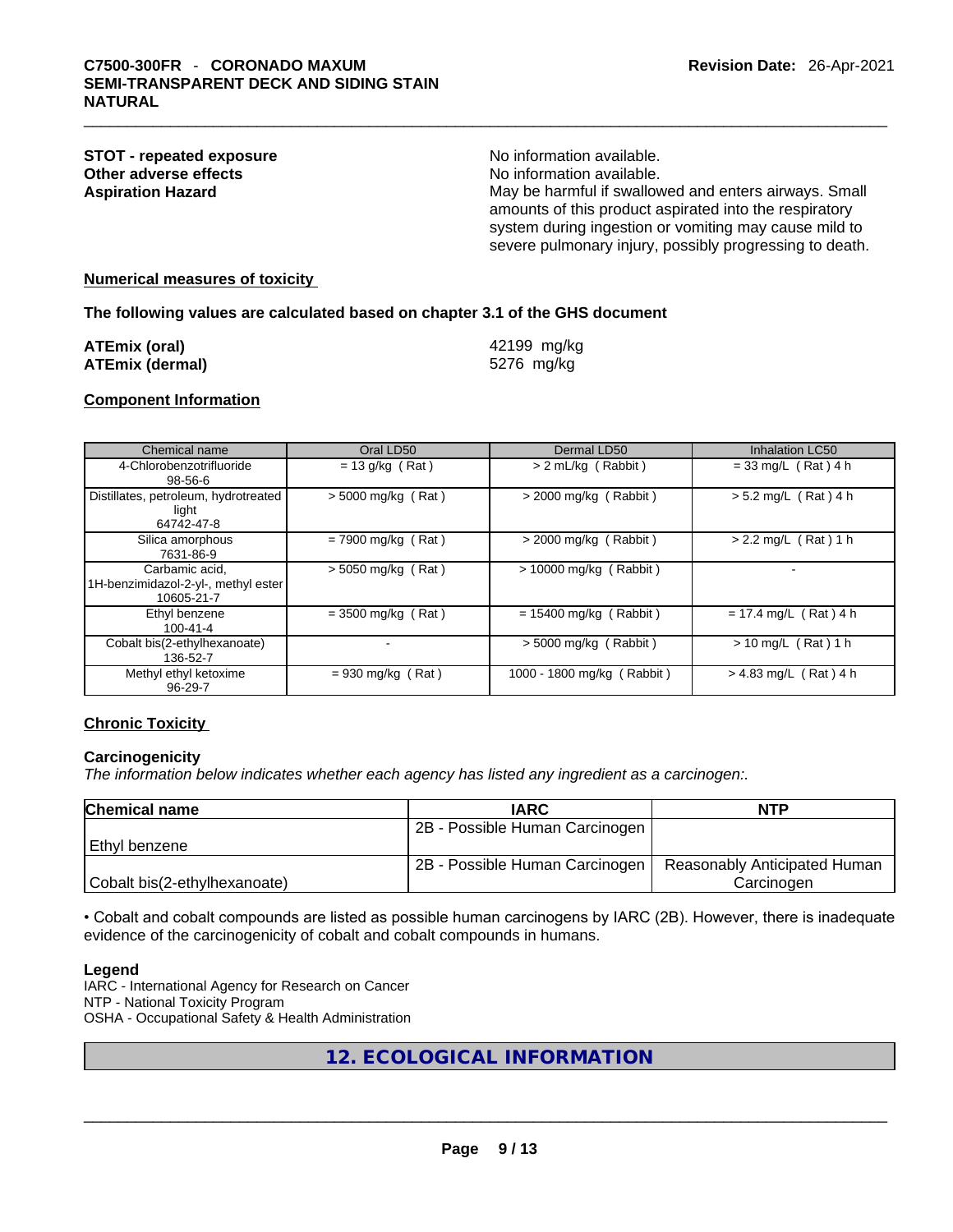# **Ecotoxicity Effects**

The environmental impact of this product has not been fully investigated.

### **Product Information**

**Acute Toxicity to Fish**

No information available

# **Acute Toxicity to Aquatic Invertebrates**

No information available

**Acute Toxicity to Aquatic Plants**

No information available

### **Persistence / Degradability**

No information available.

#### **Bioaccumulation**

No information available.

#### **Mobility in Environmental Media**

No information available.

#### **Ozone**

No information available

# **Component Information**

#### **Acute Toxicity to Fish**

Carbamic acid, 1H-benzimidazol-2-yl-, methyl ester LC50: 1.5 mg/L (Rainbow Trout - 96 hr.) Ethyl benzene LC50: 12.1 mg/L (Fathead Minnow - 96 hr.) Methyl ethyl ketoxime LC50: 48 mg/L (Bluegill sunfish - 96 hr.)

#### **Acute Toxicity to Aquatic Invertebrates**

Carbamic acid, 1H-benzimidazol-2-yl-, methyl ester LC50: 0.22 mg/L (water flea - 48 hr.) Ethyl benzene EC50: 1.8 mg/L (Daphnia magna - 48 hr.) Methyl ethyl ketoxime EC50: 750 mg/L (Daphnia magna - 48 hr.)

### **Acute Toxicity to Aquatic Plants**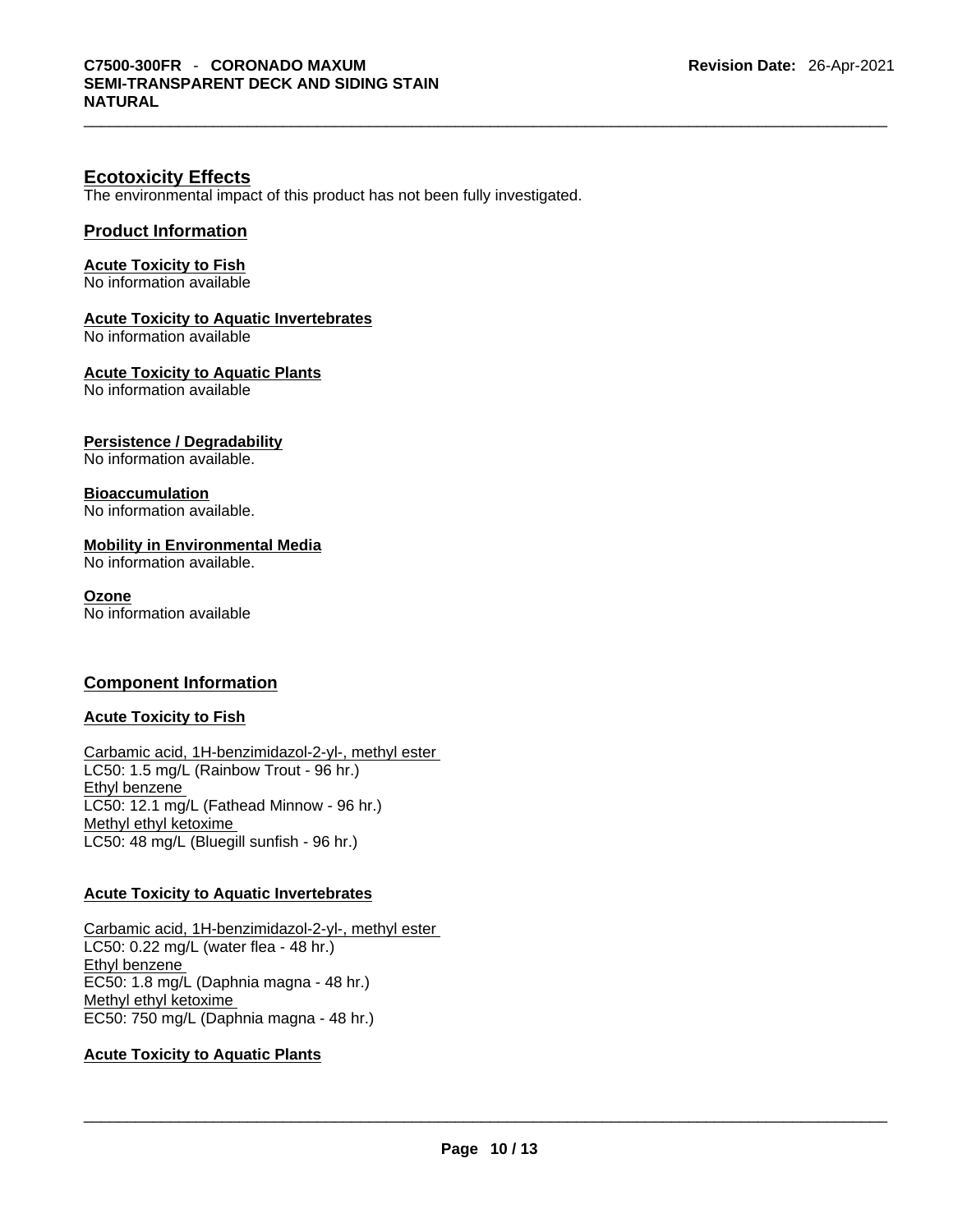#### Ethyl benzene

EC50: 4.6 mg/L (Green algae (Scenedesmus subspicatus), 72 hrs.)

|                                | 13. DISPOSAL CONSIDERATIONS                                                                                                                                                                                                           |
|--------------------------------|---------------------------------------------------------------------------------------------------------------------------------------------------------------------------------------------------------------------------------------|
| <b>Waste Disposal Method</b>   | Dispose of in accordance with federal, state, provincial, and local regulations.<br>Local requirements may vary, consult your sanitation department or<br>state-designated environmental protection agency for more disposal options. |
| <b>Empty Container Warning</b> | Emptied containers may retain product residue. Follow label warnings even after<br>container is emptied. Residual vapors may explode on ignition.                                                                                     |

### **14. TRANSPORT INFORMATION**

| <b>TDG</b>                  |                         |
|-----------------------------|-------------------------|
| <b>Proper Shipping Name</b> | Paint                   |
| <b>Hazard class</b>         | 3                       |
| UN-No.                      | UN1263                  |
| <b>Packing Group</b>        | Ш                       |
| <b>Description</b>          | UN1263, Paint, , 3, III |

In Canada, Class 3 flammable liquids may be reclassified as non-regulated for domestic ground transportation if they meet the requirements of TDG General Exemption SOR/2008-34.

| ICAO / IATA | Contact the preparer for further information. |
|-------------|-----------------------------------------------|
|-------------|-----------------------------------------------|

**IMDG / IMO Contact the preparer for further information.** 

# **15. REGULATORY INFORMATION**

# **International Inventories**

| <b>TSCA: United States</b> | Yes - All components are listed or exempt. |
|----------------------------|--------------------------------------------|
| <b>DSL: Canada</b>         | Yes - All components are listed or exempt. |

# **National Pollutant Release Inventory (NPRI)**

#### **NPRI Parts 1- 4**

This product contains the following Parts 1-4 NPRI chemicals:

| <b>Chemical name</b> | CAS No.  | Weight-%      | <b>NPRI Parts 1-4</b> |  |
|----------------------|----------|---------------|-----------------------|--|
| Ethyl benzene        | 100-41-4 | 0.25%<br>$-1$ | _isted                |  |

#### **NPRI Part 5**

This product contains the following NPRI Part 5 Chemicals: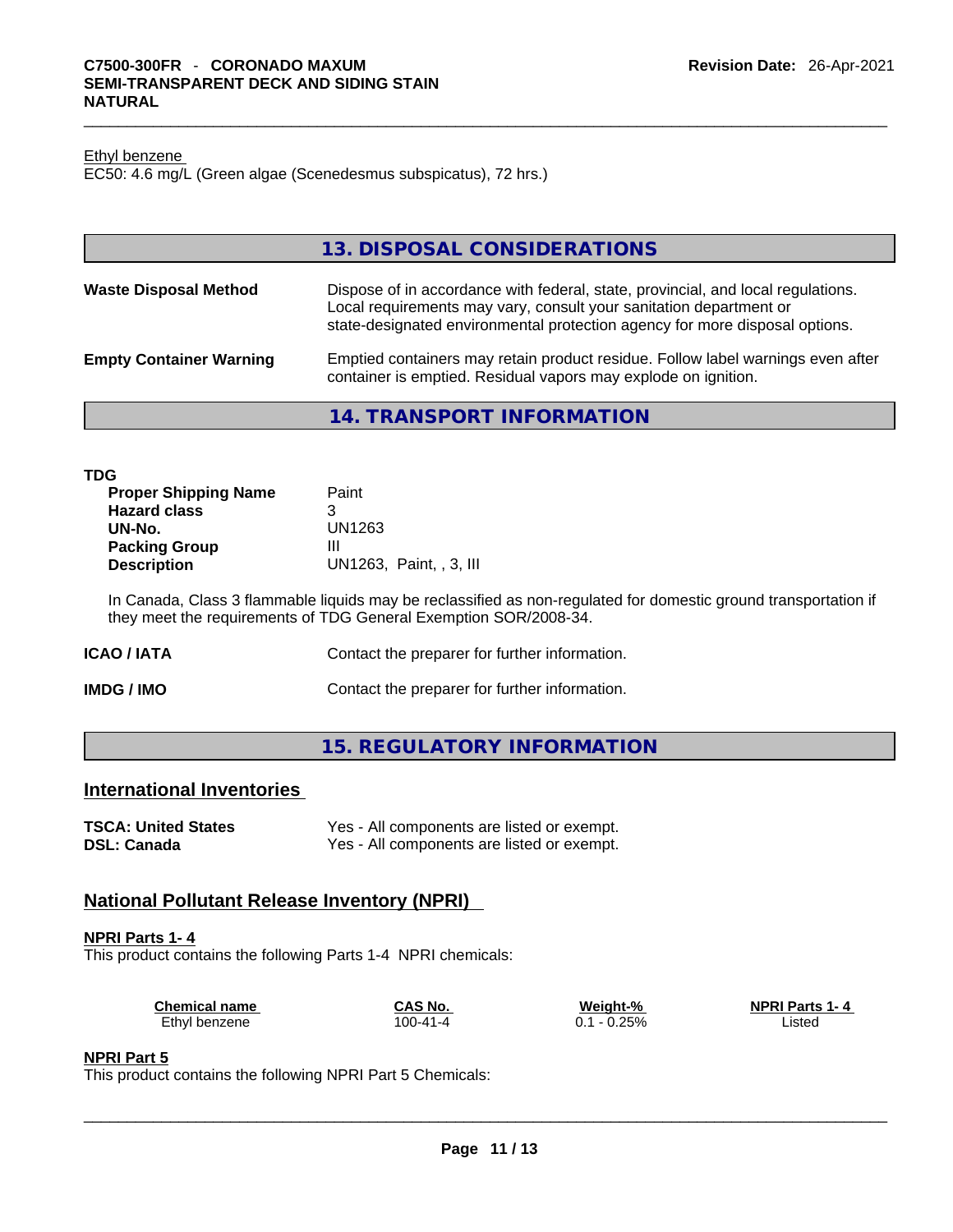| Chemical name                        | CAS No.    | Weight-% | <b>NPRI Part 5</b> |
|--------------------------------------|------------|----------|--------------------|
| Distillates, petroleum, hydrotreated | 64742-47-8 | - 13%    | Listed             |
| light                                |            |          |                    |
| Stoddard solvent                     | 8052-41-3  | 5%       | Listed             |

#### **WHMIS Regulatory Status**

This product has been classified in accordance with the hazard criteria of the Hazardous Products Regulations (HPR) and the SDS contains all the information required by the HPR.

# **16. OTHER INFORMATION**

**HMIS** - **Health:** 2\* **Flammability:** 2 **Reactivity:** 0 **PPE:** -

#### **HMIS Legend**

- 0 Minimal Hazard
- 1 Slight Hazard
- 2 Moderate Hazard
- 3 Serious Hazard
- 4 Severe Hazard
- \* Chronic Hazard
- X Consult your supervisor or S.O.P. for "Special" handling instructions.

*Note: The PPE rating has intentionally been left blank. Choose appropriate PPE that will protect employees from the hazards the material will present under the actual normal conditions of use.* 

*Caution: HMISÒ ratings are based on a 0-4 rating scale, with 0 representing minimal hazards or risks, and 4 representing significant hazards or risks. Although HMISÒ ratings are not required on MSDSs under 29 CFR 1910.1200, the preparer, has chosen to provide them. HMISÒ ratings are to be used only in conjunction with a fully implemented HMISÒ program by workers who have received appropriate HMISÒ training. HMISÒ is a registered trade and service mark of the NPCA. HMISÒ materials may be purchased exclusively from J. J. Keller (800) 327-6868.* 

 **WARNING!** If you scrape, sand, or remove old paint, you may release lead dust. LEAD IS TOXIC. EXPOSURE TO LEAD DUST CAN CAUSE SERIOUS ILLNESS, SUCH AS BRAIN DAMAGE, ESPECIALLY IN CHILDREN. PREGNANT WOMEN SHOULD ALSO AVOID EXPOSURE.Wear a NIOSH approved respirator to control lead exposure. Clean up carefully with a HEPA vacuum and a wet mop. Before you start, find out how to protect yourself and your family by logging onto Health Canada at

http://www.hc-sc.gc.ca/ewh-semt/contaminants/lead-plomb/asked\_questions-questions\_posees-eng.php.

| <b>Prepared By</b>                                  | <b>Product Stewardship Department</b><br>Benjamin Moore & Co.<br>101 Paragon Drive<br>Montvale, NJ 07645<br>800-225-5554 |  |
|-----------------------------------------------------|--------------------------------------------------------------------------------------------------------------------------|--|
| <b>Revision Date:</b><br><b>Reason for revision</b> | 26-Apr-2021<br>Not available                                                                                             |  |

#### **Disclaimer**

The information contained herein is presented in good faith and believed to be accurate as of the effective date shown